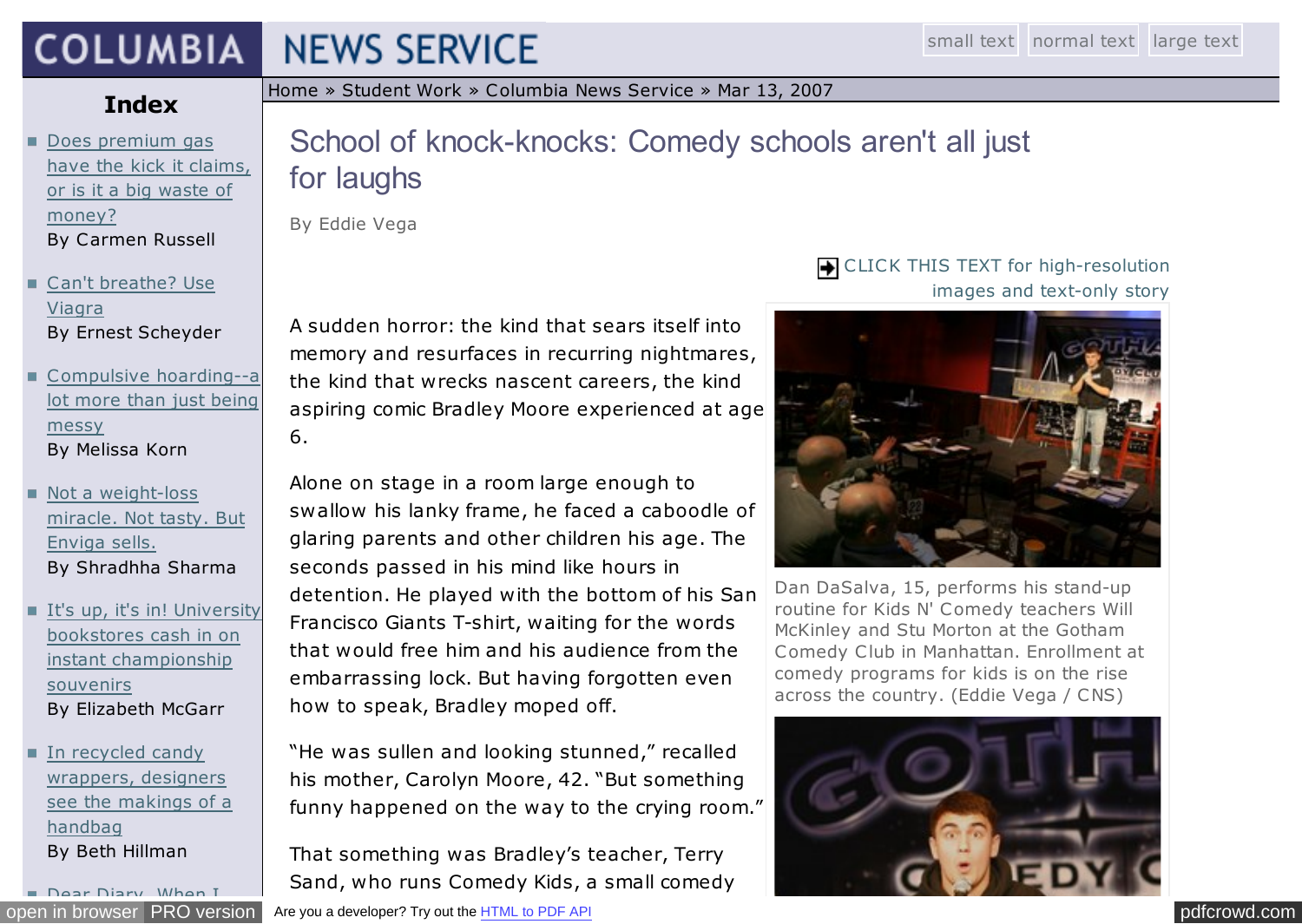Dear Diary, When I grow up, I'm going to [read you out loud in a](http://jscms.jrn.columbia.edu/cns/2007-03-13/rauhala-publicdiaryreadings.html) bar . . . By Emily Rauhala

[AA members flock to a](http://jscms.jrn.columbia.edu/cns/2007-03-13/caputo-offbroadwayalcoholics.html) new play about the group's founders By Ibby Caputo

The picture of health? [So why plan a funeral?](http://jscms.jrn.columbia.edu/cns/2007-03-13/ciras-DIYfunerals.html) By Heather J. Ciras

Striking midnight: "Buffy the Vampire Slayer" moves into ["Rocky Horror" territory](http://jscms.jrn.columbia.edu/cns/2007-03-13/soltes-midnightmovies.html) By John Soltes

Pope Benedict [merchandise for sale-](http://jscms.jrn.columbia.edu/cns/2007-03-13/hirshon-popemerchandise.html) but no one is buying By Nicholas Hirshon

["Scambaiters" turn the](http://jscms.jrn.columbia.edu/cns/2007-03-13/millstone-scamming-the-scammers.html) tables on NIGERIAN FINANCE MINISTER By Ken Millstone

A one-armed dove [hunter? A llama owner?](http://jscms.jrn.columbia.edu/cns/2007-03-13/swains-associationsforeverything.html) There's a group just for you By Howard Swains

[Model madness: TV](http://jscms.jrn.columbia.edu/cns/2007-03-13/meierdierkslehman-modelrealityshows.html)

school in San Francisco that caters to children ages 5 to 12. As a member of Robin William's comedy troupe Papaya Juice before Williams left for instant stardom on the "Mork & Mindy" television show , Sand knew funny. She also has more than 20 years of teaching experience.

She didn't tell Bradley any jokes to cheer him up. Instead she asked him to look at the experience as a gift. "Your mind going blank is like having a blank canvas," she recalled telling him. "You can put the paint anywhere you want and make anything you want of it."

She then gave him some strategies for loosening a knotted tongue, like asking the audience for a suggestion and playing off the response.

Primed with these new skills, Bradley has not walked off since. "It's easier now to come up with things to say," Bradley, now 10, says with relish. "It's fun to be on stage, not knowing what's coming next."

His mother sees invaluable life skills that could take him beyond a career in comedy to success in the boardroom.

"Whether or not he pursues comedy, these are skills that will help him later in the business world and certainly in life," said Moore, a director of human resources for a Silicon Valley tech



Dan DaSalva, 15, performs his stand-up routine during a Kids N' Comedy workshop at the Gotham Comedy Club in Manhattan. Enrollment at comedy programs for kids is on the rise across the country. (Eddie Vega / CNS)



Ryan Drum, 12, performs his stand-up routine during a Kids N' Comedy workshop at the Gotham Comedy Club in Manhattan. Enrollment at comedy programs for kids is on the rise across the country. (Eddie Vega / CNS)

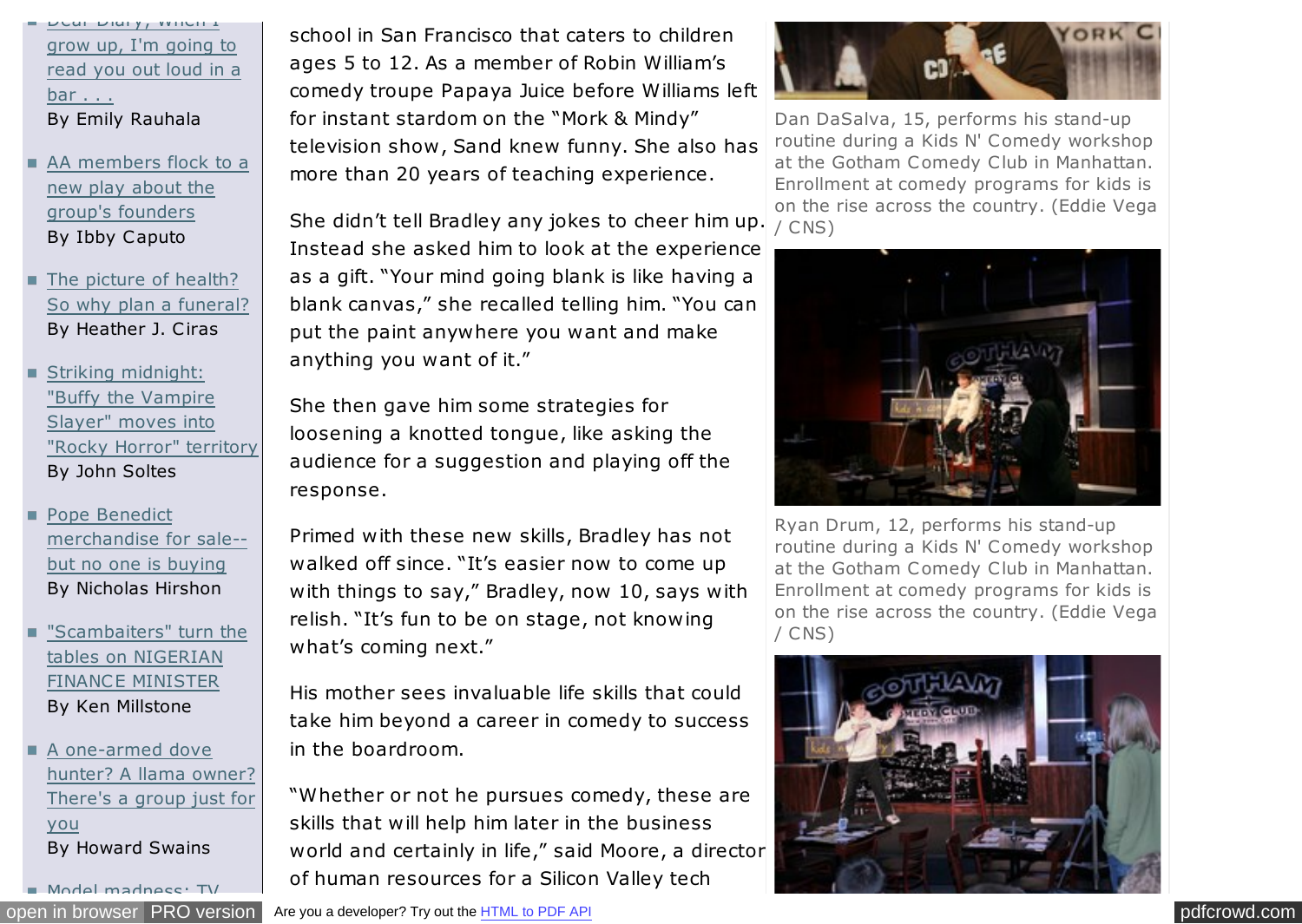[Model madness: TV](http://jscms.jrn.columbia.edu/cns/2007-03-13/meierdierkslehman-modelrealityshows.html) awash in modeling reality shows By Sheya Meierdierks-Lehman

- [Beer geeks introduce](http://jscms.jrn.columbia.edu/cns/2007-03-13/levenson-beergeeks.html) America to sophisticated suds culture By Claire Levenson
- Getting married in outer [space--the ultimate love](http://jscms.jrn.columbia.edu/cns/2007-03-13/dang-loveinouterspace.html) trip By Michael Dang
- [Do u want 2 get](http://jscms.jrn.columbia.edu/cns/2007-03-13/haynie-textmessagedating.html) 2gether? By Devon Haynie
- Activists use knitting [needles to make their](http://jscms.jrn.columbia.edu/cns/2007-03-13/gohil-knittinginprotest.html) point By Neha Singh Gohil
- Parents divided on [using hair relaxers on](http://jscms.jrn.columbia.edu/cns/2007-03-13/andrews-blackkiddiehaircare.html) young black girls By Erline Andrews
- [C elebrities join forces](http://jscms.jrn.columbia.edu/cns/2007-03-13/heckbert-celebritiessaveearth.html) to promote "Global Cool" By Denise Heckbert
- **In a rush? Sidewalk**

company. In her line of work, she sees how employees with few social skills sometimes struggle when communicating directly with clients. She does not want that fate for her children and believes comedy training will help. And on that point, she is not alone.

Enrollment in children's comedy schools is on the rise across the country. Many parents, like Moore, are not looking to produce stars as much as well-socialized children who will do well whatever direction their lives take. Moreover, they get to laugh while they do it.

At Second City, the largest comedy school in the United States and Canada with more than 15,000 students, enrollment in programs for children as young as 4 is up 57 percent over the last three years and is outpacing the growth of the adult programs, officials say. Most of Second City's schools in Los Angeles, Las Vegas, Chicago, Detroit, New York and Toronto are at capacity, and some, like the one in Los Angeles, have had to move to larger facilities to accommodate the surge of new students.

Rob Chambers, 46, president of the Second City training centers, understands the programs' appeal for parents. "If these kids become stars, that's great," he said, "but in the meantime they learn to be creative thinkers, confident communicators and team players." As part of

Ryan Drum, 12, performs his stand-up routine during a Kids N' Comedy workshop at the Gotham Comedy Club in Manhattan. Enrollment at comedy programs for kids is on the rise across the country. (Eddie Vega / CNS)



Ryan Drum, 12, performs his stand-up routine during a Kids N' Comedy workshop at the Gotham Comedy Club in Manhattan. Enrollment at comedy programs for kids is on the rise across the country. (Eddie Vega / CNS)



Don Drum, 44, takes notes as his son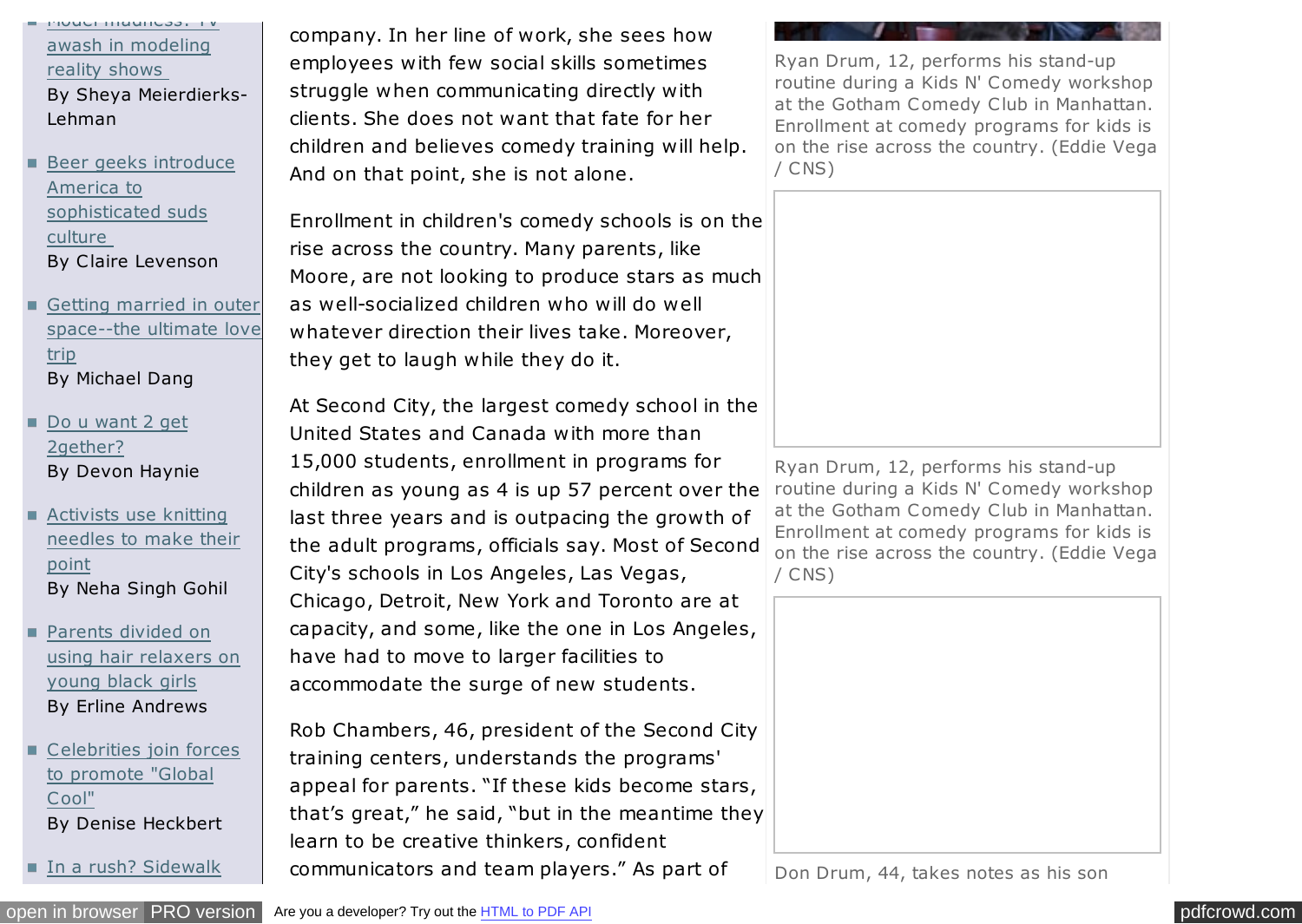[rage drives pedestrians](http://jscms.jrn.columbia.edu/cns/2007-03-13/cahall-sidewalkrage.html) off the deep end By Aaron Cahall

■ Teen free speech: [defending students'](http://jscms.jrn.columbia.edu/cns/2007-03-13/correal-teenfreespeech.html) rights at school By Annie Correal

■ [Out, proud--and a big](http://jscms.jrn.columbia.edu/cns/2007-03-13/strang-gaysports.html) jock to boot By Katie Strang

School of knockknocks: Comedy [schools aren't all just](http://jscms.jrn.columbia.edu/cns/2007-03-13/vega-kidscomedyschool.html) for laughs By Eddie Vega

[Doctors say they know](http://jscms.jrn.columbia.edu/cns/2007-03-13/tracy-medicalparanoia.html) best: Lay off the WebMD By Tennille Tracy

Shoe fitting device [made since 1927 still a](http://jscms.jrn.columbia.edu/cns/2007-03-13/fenton-brannockdevice.html) perfect fit By Reuven Fenton

Worried about environmental doom? [Go see an eco-therapist](http://jscms.jrn.columbia.edu/cns/2007-03-13/nobel-ecoanxiety.html) By Justin Nobel

MBA graduates make some green while [helping the environment](http://jscms.jrn.columbia.edu/cns/2007-03-13/fusaro-greenmbas.html) their routines, students are asked to invent scenes together and to play other characters. "And because they are asked to play other people their own age," he added, "they develop greater empathy for others, an essential part of being a good citizen."

Ryan, 12, discusses his newest stand-up routine at a Kids N' Comedy workshop at the Gotham Comedy Club in Manhattan. Enrollment in comedy programs for kids is on the rise across the country. (Eddie Vega/CNS)

Dr. Carrie Lobman, a professor at Rutgers' Graduate School of Education, agrees that the curricula of comedy schools are on sound pedagogical ground. "Life itself is an improvisation for which there is no script," she said. "Improv allows children to do what they don't know how to do, which is what learning and development is. For example, when they play at being firefighters, they are both the kids they are and who they are becoming."

But she sees another reason for the spike in enrollment, a subject she explores in a forthcoming book she co-wrote with Matthew Lundquist, "Unscripted Learning: Using Improv Activities Across the K-12 Curriculum." "These schools are fulfilling a role that public schools have abandoned," she said. "Lack of imagination in budget cuts has eliminated many programs that allow children to be creative."

Perhaps so, but for Jonathan Kolleeny, 50, the reasons are closer to home. He supports his son Alejandro's comedic studies at New York's Kids 'N Comedy because, he says, his son loves stand-up and he loves his son.

Alejandro, 16, has dreamed of doing stand-up since he first heard a George Carlin monologue. Alejandro's own humor has a Carlinesque quality that focuses on the odd things that happen in daily life, like falling asleep while chewing gum and waking up with a fat gummy ball at the back of his mouth. As he continues honing his comedy craft, he auditions for television and movie work about seven times a year.

In the meantime, his father is impressed with how attuned to life his son has become.

"I'm always thinking about what I see and hear," Alejandro said. "There are jokes